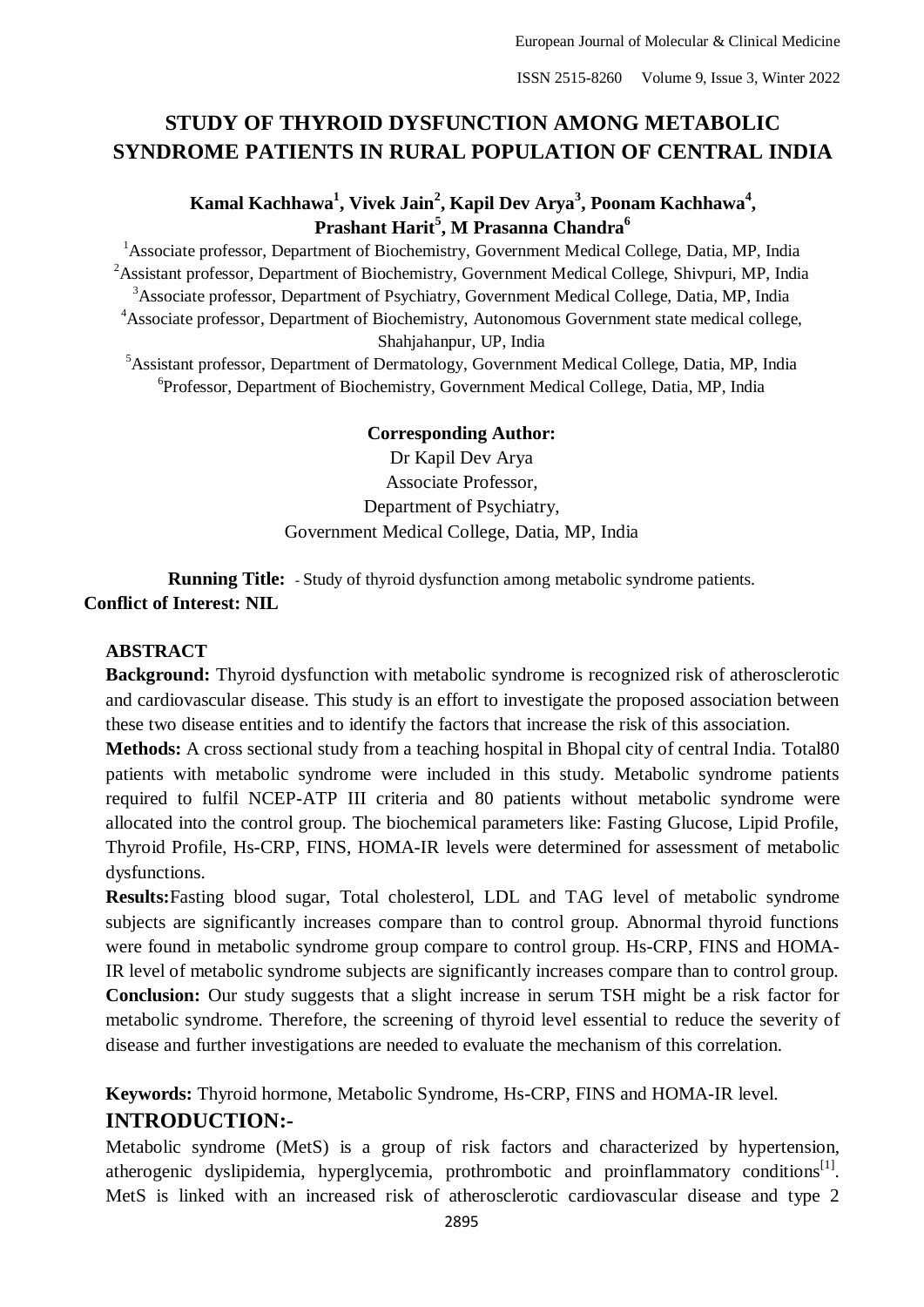diabetes<sup>[2]</sup>. It was also referred to as insulin resistance syndrome by some until 1999, when the WHO named it metabolic syndrome as there was not ample evidence to show that the entire its components were caused by insulin resistance<sup>[3]</sup>. Accordingly to Anchanla R study, hypertension is common in Indian urban population $^{[4]}$ . Among these hypertension patients, the prevalence of other components of metabolic syndrome was: diabetes in 31.8%, impaired glucose tolerance in 17.9%, hypercholesterolemia in 38.8%, hypertryglyceridemia in 38%, abdominal obesity in 64.3% and general obesity in  $40\%$ <sup>[5]</sup>. A other Studies have reported that in Indian city population, age-adjusted prevalence of metabolic syndrome was 69.3% in men and 87.7% in women<sup>[6]</sup>.

Subclinical hypothyroidism (SCH) is defined as an asymptomatic condition with high serum thyroid stimulating hormone (TSH) levels and normal free thyroid hormone levels<sup>[4]</sup>. SCH has also been suggested as a risk factor for atherosclerotic cardiovascular disease, and metabolic disorders such as hyperlipidemia, hypertension, low grade inflammation and hypercoagulability may accompany this process<sup>[7–8]</sup>. Our study is an effort to investigate the proposed association between these two disease entities and to identify the factor that increase the risk of this association with this aim, the prevalence of SCH was investigated in patients with and without MetS and the relation between SCH and MetS parameters was evaluated.

### **MATERIALS AND METHODS: -**

Total 160 patients were included in this study among consecutive patients attending the out patients clinics of MIMS Hospital, Bhopal. 80 MetS patients required to fulfil NCEP-ATP III MetS diagnostic criteria and 80 patients without MetS were allocated into the control group.

A diagnosis of MetS was made if at least three of the diagnostic criteria proposed by the American National Cholesterol Education Program Adult III Treatment Panel (NCEP-ATP III) were met [blood pressure >130/85 mmHg (or use of antihypertensive medication); fasting plasma glucose  $\geq$ 110 mg/dl (or use of anti diabetic medication); fasting triglycerides  $\geq$ 150 mg/dl; HDL cholesterol <40 mg/dl (men) or <50 mg/dl (women); and waist circumference >102 cm (men) or  $>88$  cm (women)]<sup>[9]</sup>.

Patients with known diabetes or other endocrine disorders, patients receiving any medication that may alter thyroid functions or lipid levels, pregnant women, and patients with an abdominal mass or ascites, or severe liver, heart or renal failure were excluded.

At baseline, demographic data was collected and a detailed physical examination was done. Sitting blood pressure was measured in left arms after at least 10 minutes of rest with an appropriate mercury sphygmomanometer using the Phase I and Phase IV Koroskoff sounds. The waist circumference was measured at the plane between anterior superior iliac spines and lower costal margins at the narrowest part of the waistline while the patient was standing and during slight expiration. Body Mass Index (BMI) was calculated by using Quetlet index (weight/height $^{2}$ - $\text{kg/m}^2$ <sup>[10]</sup>.

Blood samples obtained following 12 hours of fasting were immediately centrifuged (3500 rpm) and the serum were separated. Fasting Glucose, total cholesterol, HDL cholesterol and triglyceride levels were determined by enzymatic methods. LDL cholesterol was determined by using Friedewald formula<sup>[11]</sup>. Serum TSH, Total  $T_3$  and Total  $T_4$  measurements were made with Roche Elecsys Modular Analytics E170 device by using electrochemiluminescence immunoassay "ECLIA" method.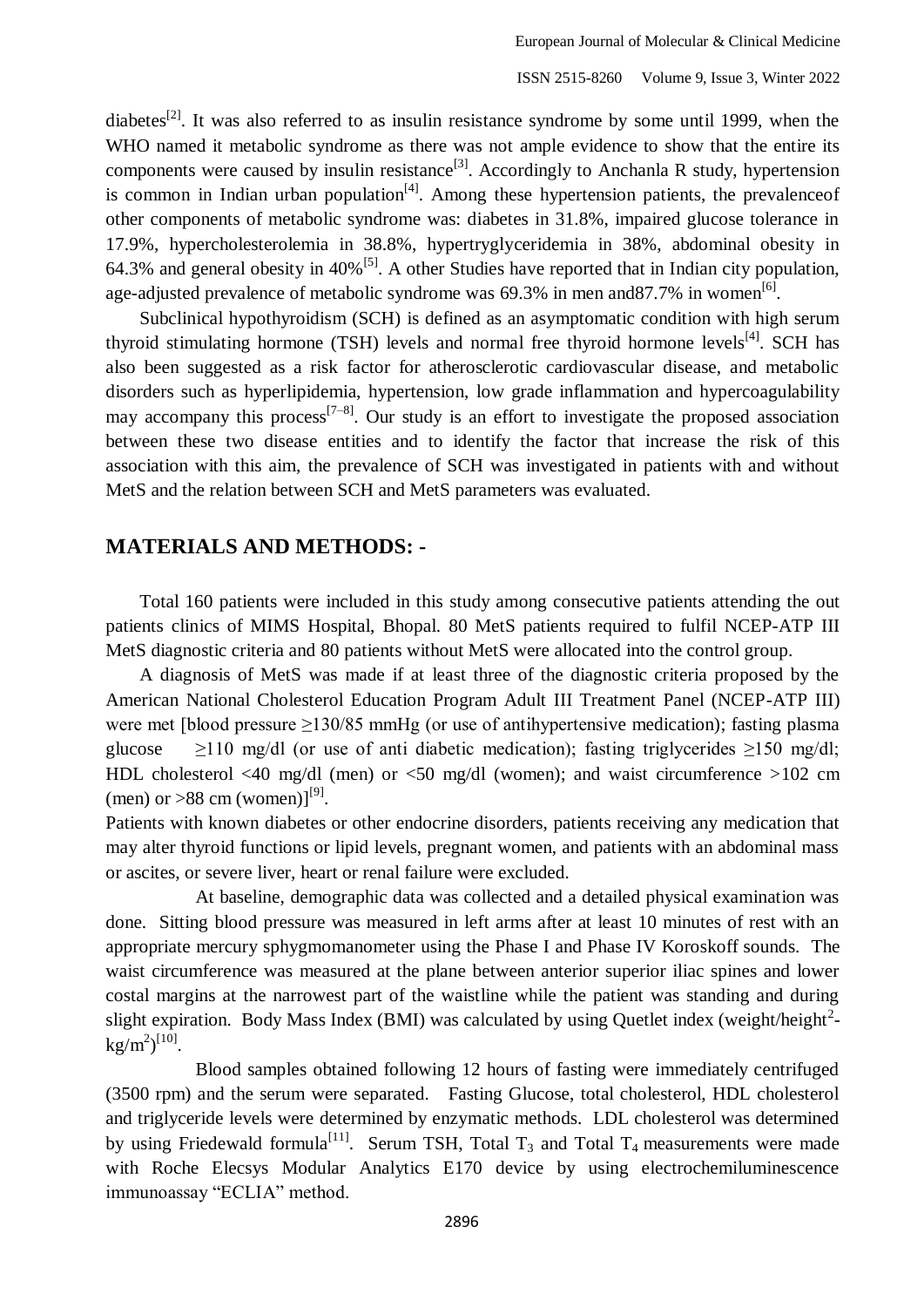Serum levels of Hs-CRP were measured using validated high sensitivity assay (Dade Behring N high sensitivity CRP assay, Marburg, Germany), with a coefficient of variation of 3.6%. Reference range  $<$  3.0 mg/l.<sup>[12]</sup>

### **Statistical Methods:**

Inter-group comparisons of quantitative variables were made by using student t test for parameters with normal distribution and Mann Whitney U test for parameters without normal distribution.

Analysis of variance (ANOVA) has been used to find the significance of studyparameters between three or more groups of patients, Student t test ( two tailed,independent) was used to find the significance of study parameters on continuousscale between two groups (Inter group analysis) on metric parameters. Statistical software SPSS version 21 were (IBM corporation, SPSS inc. RM 1804, Quarry Bay, Hongkong) used for statistical calculation.

**Ethics statement:** The study was approved by the Ethical Committee of the Institute. Informed consent was obtained from each patient.

| $S$ No         | <b>Parameters</b>         |        | Met S             | <b>Control</b>    | P Value |
|----------------|---------------------------|--------|-------------------|-------------------|---------|
|                |                           |        | $(n=80)$          | $(N=80)$          |         |
| $\mathbf{1}$   | Age (year)                |        | $43.18 \pm 15.01$ | $42.18 \pm 15.62$ |         |
| $\overline{2}$ | Gender                    | Male   | 37, 46.25%        | 40, 50%           |         |
| 3              | (n, %)                    | Female | 43, 53.75%        | 40, 50%           |         |
| $\overline{4}$ | Smoking (n, %)            |        | 25, 31.25%        | 21, 26.25%        |         |
| 5              | Alcohol $(n, %)$          |        | 30, 37.5%         | 20, 25%           |         |
| 6              | Diabetes $(n, %)$         |        | 42, 46.4%         |                   |         |
| 7              | Hypertension $(n, %)$     |        | 45, 51.2%         | 05, 3.2%          |         |
| 8              | BMI $(kg/m^2)$            |        | $33.7 + 5.77$     | $26.56 \pm 4.26$  | 0.001   |
| 9              | $SBP$ (mmHg)              |        | $142.2 \pm 20.6$  | $112.4 \pm 17.7$  | 0.001   |
| 10             | $DBP$ (mmHg)              |        | $92.4 \pm 8.7$    | $86.1 \pm 9.6$    | 0.001   |
| 11             | $WC$ (cm)                 |        | $97.8 + 9.4$      | $86.1 \pm 9.6$    | 0.001   |
| 12             | Total Cholesterol (mg/dL) |        | $216.2 \pm 45.4$  | $184.6 \pm 39.1$  | 0.001   |
| 13             | $LDL$ (mg/dL)             |        | $126.5 \pm 43.1$  | $114.2 \pm 41.6$  | 0.001   |
| 14             | $HDL$ (mg/dL)             |        | $41.2 \pm 10.7$   | $48.4 \pm 11.2$   | 0.001   |
| 15             | $TAG$ (mg/dL)             |        | $205.5 \pm 95.6$  | $117.6 \pm 69.9$  | 0.001   |
| 16             | $FBS$ (mg/dL)             |        | $111.6 \pm 12.1$  | $94.3 \pm 8.7$    | 0.001   |

Table 1: Demographic characteristics of metabolic syndrome patients and control group.

(BMI = Basal Metabolic Rate, MetS = Metabolic Syndrome, SBP = Systolic blood pressure, DBP = Diastolic blood pressure, WC = waist circumference , HDL = high density lipoprotein, LDL = low density lipoprotein , TAG = Triglyceride, FBS = fasting blood sugar )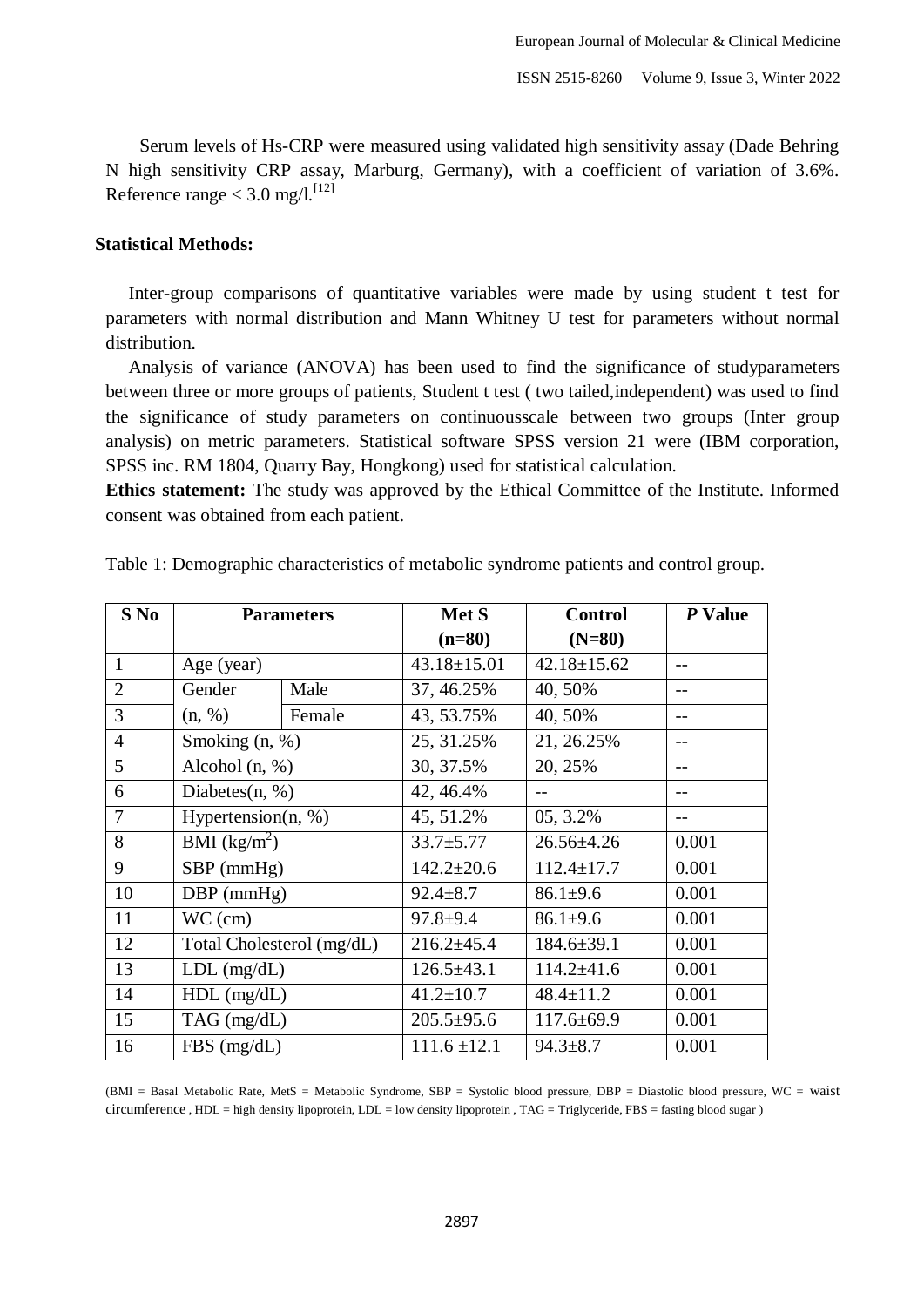

Figure 1a: Age and BMI of Metabolic syndrome patients and control group.



Figure 1b: Demographic Characteristics of Metabolic syndrome patients and control group. Table 2 : Comparison of clinical variables in Metabolic syndrome patients and control group.

| $S$ No | <b>Parameters</b>    | Met S             | <b>Control</b>     | P Value |
|--------|----------------------|-------------------|--------------------|---------|
|        |                      | $(n=80)$          | $(N=80)$           |         |
|        | $T_3$ (nmol/L)       | $1.68 \pm 0.38$   | $1.79 \pm 0.36$    | 0.062   |
| 2      | $T_4$ (nmol/L)       | $92.23 \pm 22.67$ | $101.82 \pm 23.71$ | 0.001   |
| 3      | $TSH$ ( $\mu$ IU/mL) | $3.5 \pm 2.7$     | $1.7 \pm 1.4$      | 0.001   |
| 4      | $Hs-CRP$ (mg/L)      | $0.66 \pm 0.31$   | $0.51 \pm 0.28$    | 0.001   |
| 5      | $FINS$ (mIU/L)       | $13.21 \pm 8.75$  | $10.01 \pm 6.11$   | 0.002   |
| 6      | <b>HOMA-IR</b>       | $3.05 \pm 2.6$    | $2.57 \pm 1.68$    | 0.16    |

(TSH = thyroid stimulating hormone, Hs-CRP = high-sensitivity C-reactive protein, FINS = Fasting Insulin, HOMA-IR = Homeostatic model assessment- insulin resistance)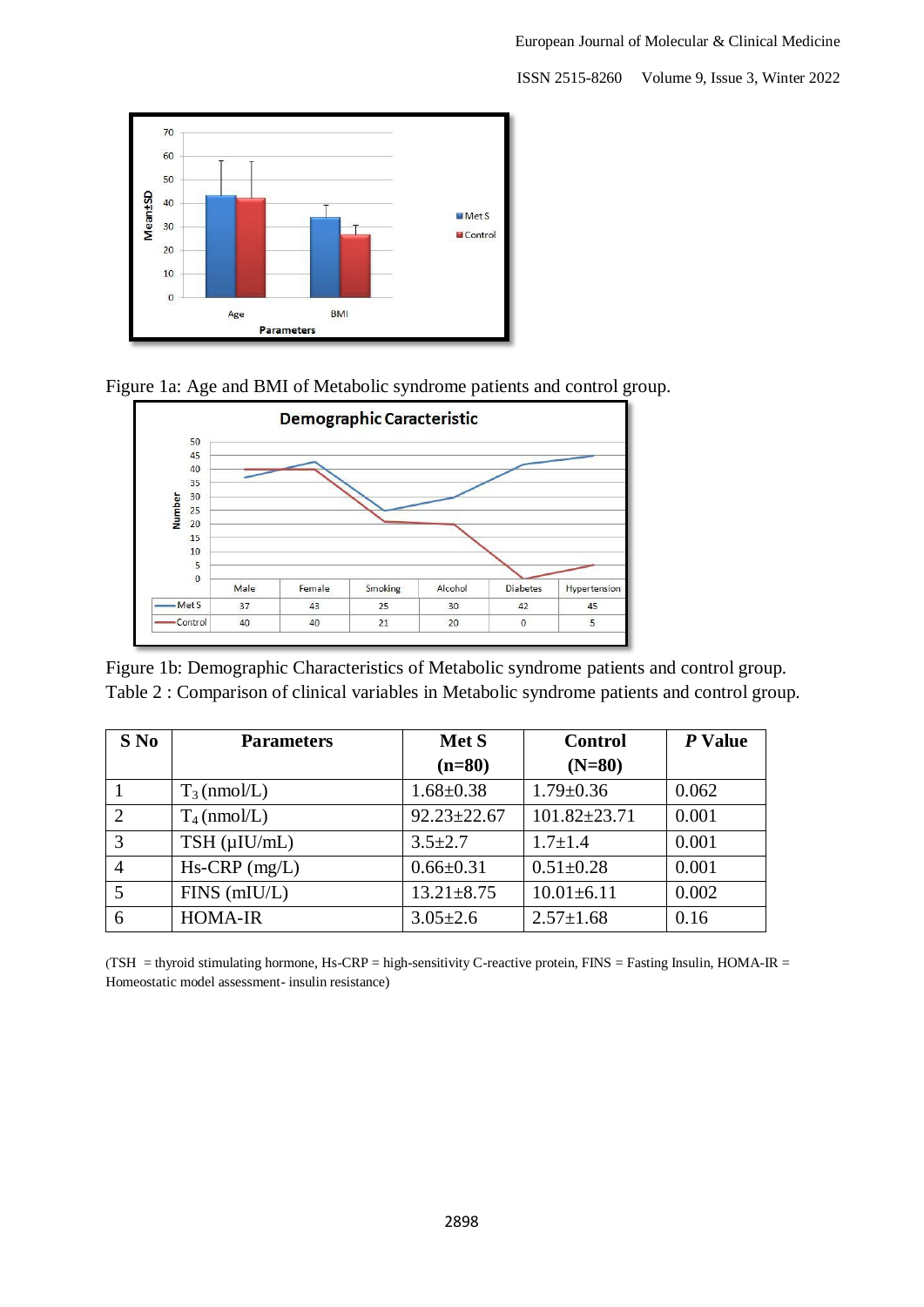

Figure 2 : Comparison of clinical variables in Metabolic syndrome patients and control group.

Table 3 : Thyroid Status in Metabolic syndrome patients group.

| S No                        | <b>Thyroid status</b>      | Met S      |  |
|-----------------------------|----------------------------|------------|--|
|                             |                            | $(no, \%)$ |  |
|                             | Euthyroid                  | 60, 75%    |  |
| $\mathcal{D}_{\mathcal{L}}$ | Subclinical hypothyroidism | 10, 12.5%  |  |
| 3                           | Overt hypothyroidism       | 08, 10%    |  |
|                             | Hyperthyroidism            | 02, 2.5%   |  |
|                             | Total                      | 80, 100%   |  |



Figure 3 : Thyroid Status in Metabolic syndrome patients group.

Table 4: Comparison of Thyroid profile, Hs-CRP, Fasting Insulin and HOMA-IR in Metabolic syndrome patients.

|                      | DIAGNOSIS METABOLIC SYNDROME PATIENTS |                    |                  | $P$ Value |
|----------------------|---------------------------------------|--------------------|------------------|-----------|
| <b>Parameters</b>    | Euthyroid                             | <b>Subclinical</b> | Overt            |           |
|                      | (60)                                  | hypothyroidism     | hypothyroidism   |           |
|                      |                                       | (10)               | (08)             |           |
| $T_3$ (nmol/L)       | $1.80 \pm 0.42$                       | $1.89 \pm 0.31$    | $1.52 \pm 0.21$  | 0.11      |
| $T_4$ (nmol/L)       | $101.81 \pm 21.43$                    | $106.12 \pm 26.57$ | 94.13±22.91      | 0.51      |
| $TSH$ ( $\mu$ IU/mL) | $2.42 \pm 1.17$                       | $6.73 \pm 1.68$    | $8.45 \pm 11.76$ | 0.001     |
| $Hs-CRP$ (mg/L)      | $0.34 \pm 0.25$                       | $0.58 \pm 0.32$    | $0.63 \pm 0.22$  | 0.001     |
| $FINS$ (mIU/L)       | $11.73 \pm 5.11$                      | $12.21 \pm 6.01$   | $12.45 \pm 5.83$ | 0.91      |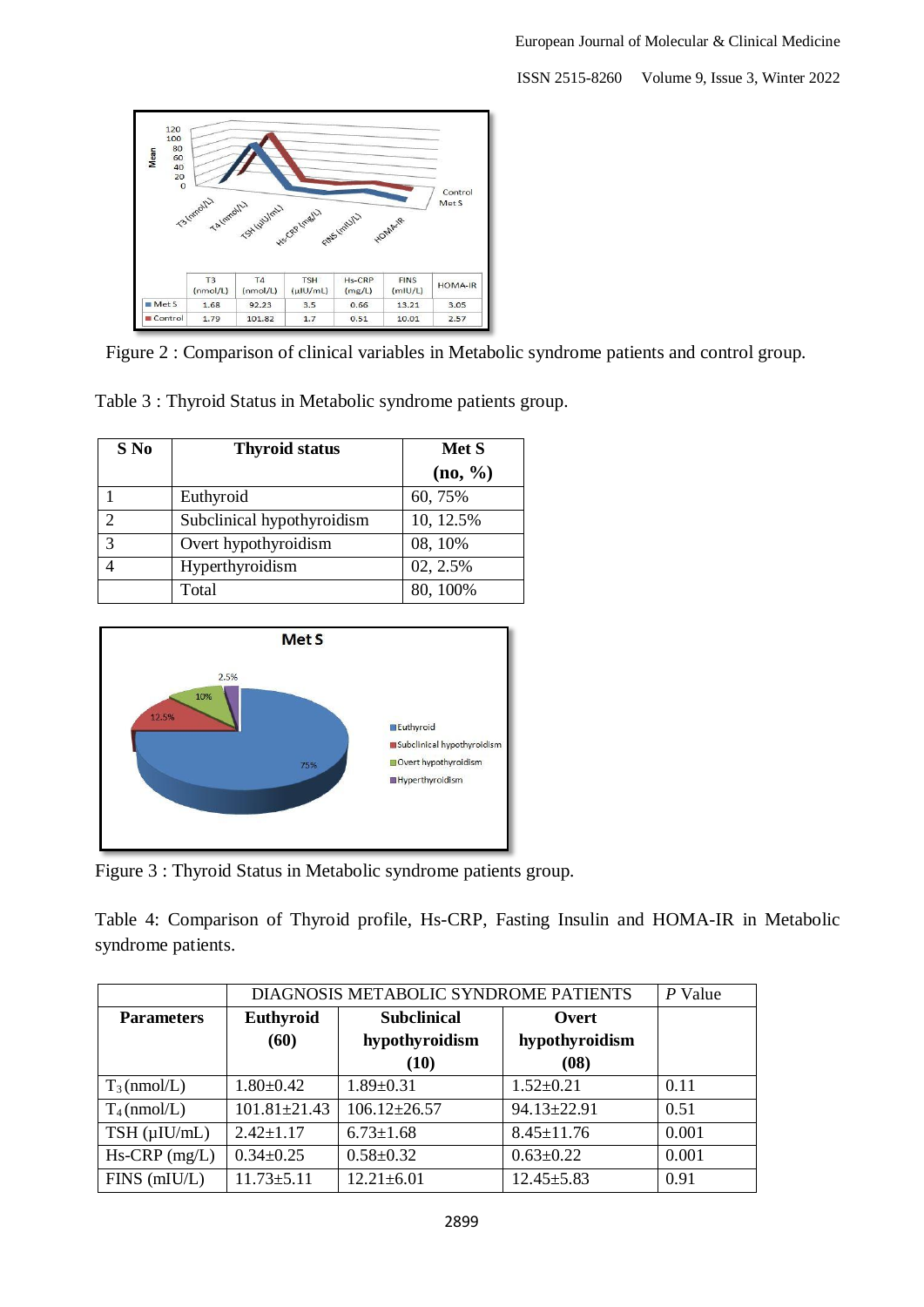

Figure 4: Comparison of Thyroid profile, Hs-CRP, Fasting Insulin and HOMA-IR in Metabolic syndrome patients.

#### **RESULTS: -**

Table 1: Total Eighty Met S subjects aged from 42 years to 60 years were enrolled (Figure 1a) and compared with age matched 80 healthy controls. Out of eighty MetSindividuals 37 (46.25 %) were males and 43 (53.75%) were females. Mean age of the MetS subjects was 43.18±15.01 with mean BMI 33.37±5.77 [Table 1]. Waist circumference of the Met S subjects was92.4±8.7 cm.

Met S group have 42 (46.4%) diabetic patients.Hypertension was the most commonly associated disease in the study population affecting 45 (51.2%) patients(Figure 1b).BMI, waist circumference (WC), SBP and DBP ofMetabolic syndromesubjects are significantly increases compare thanto control group respectively  $33.7\pm 5.77$ ,  $97.8\pm 9.4$ ,  $142.2\pm 20.6$  and  $92.4\pm 8.7$ .

Fasting blood sugar, Total cholesterol, LDL and TAGlevel ofmetabolic syndromesubjects are significantly increases compare thanto control group respectively 111.6±12.1, 216±45.4, 126.5±43.1 and 205.5±95.6. HDL level of Met S group was significantly decreases compare thanto control group 41.2±10.7.

Table 2: Comparison of thyroid status of metabolic syndrome and control group. Abnormal thyroid functions were found in MetS group compare to control group, THS level of MetS group was significantly increases  $3.5\pm2.7$  and T4 level significantly decreases  $92.23\pm22.67$ compare to control group. However, T3 level of Met S group decreases non-significantly 1.68±0.38 compare to control group(Figure 2).

Hs-CRP, FINS and HOMA-IR level ofmetabolic syndromesubjects are significantly increases compare thanto control group respectively 0.66±0.3, 13.21±8.75 and 3.05±2.6.

Table 3: Show thyroid status of Met S group. Abnormal thyroidfunctions were found in 20 patients (25%) of Met S groupvsControl group. Subclinicalhypothyroidism was the most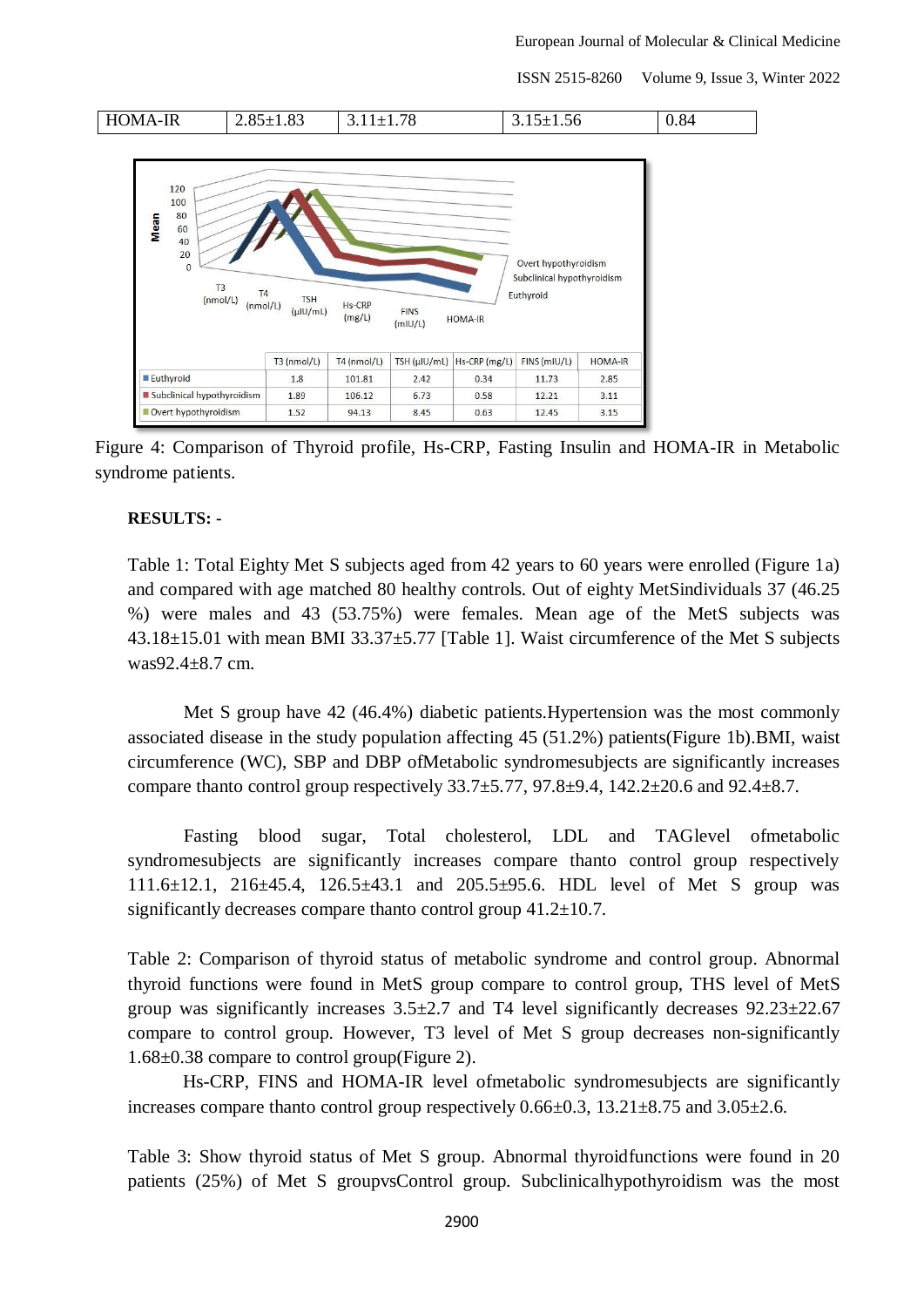common thyroid abnormality found in 10 patients (12.5%) of Met S group.Overt hypothyroidism was found in 08 patients (10%) andhyperthyroidismwas found in 02 patients (2.5%) of Met S group(Figure 3).

Table 4: Comparison of Thyroid profile, Hs-CRP, Fasting Insulin (FINS) and HOMA-IR were in metabolic syndrome patients and its component. There was significant increase ( $p = 0.001$ ) in TSHlevels between subclinical hypothyroid and Overt-hypothyroidism compare to euthyroid group.Hs-CRP level was significant increases  $(p = 0.001)$  between subclinical hypothyroid and Overt-hypothyroidismcompare toEuthyroid group. Other parameters T3, T4, FINS and HOMA-IR showed non-significant changes compare between subclinical hypothyroid, Overthypothyroidism and Euthyroid group. HOMA-IR and FINS level were increases in Overthypothyroidism compare to subclinical hypothyroidand Euthyroid group(Figure 4).

#### **DISCUSSION:**

Metabolic syndrome is a group of diseases, and it'sfocused on because it is a risk factor of thyroid disease, type 2 diabetesand cardiovascular diseases (CVD). The components ofmetabolic syndrome vary with different diagnostic criteria.The CDS diagnostic criteria for metabolic syndromecontain overweight/obesity, hyperglycemia,hypertension and dyslipidemia. Besides, metabolicsyndrome contains other metabolic dysfunction and diseases.Recent studies showed that thyroiddysfunction<sup>[13]</sup>, even TSH within normal range<sup>[14]</sup>may be related to metabolic syndrome and its components and this is the clinical profile we scrutinize and discuss in our research.

A study indicated the level of insulin in Met Sgroup was obviously higher than thatin normal controls; however non-significant difference was found inHOMA-IR<sup>[15]</sup>. Asimilar study also indicatedthere was no correlation between and HOMA-IR, healso found FT4 correlated with insulin<sup>[11]</sup>.Recently, Apublished a study conducted in Taiwan people, they found there was a significantincrease in a cluster of metabolic disease risk factors among people with hypothyroidism<sup>[16]</sup>. So more epidemiological studieswere needed to determine whether we should measureTSH in people with metabolic syndrome or not.

Our study found the level of TSH in metabolic syndromegroup was obviously higher than that in control group. So far,the majority studies believed metabolic syndrome is related toinsulin resistance, and central obesity in one cause ofinsulin resistance. Our study shows concordance with mentioned research and this is therapeutically judicious that we should payattention to the level of serum TSH in people with centralobesity apart from focusing on only insulin resistance.

The prevalence of subclinical hypothyroidismin normal population is about 12.5  $\%$ <sup>[17]</sup>, most ofthe patients were women with mean age 43. Hypothyroidismis a main reason affecting blood lipid metabolism.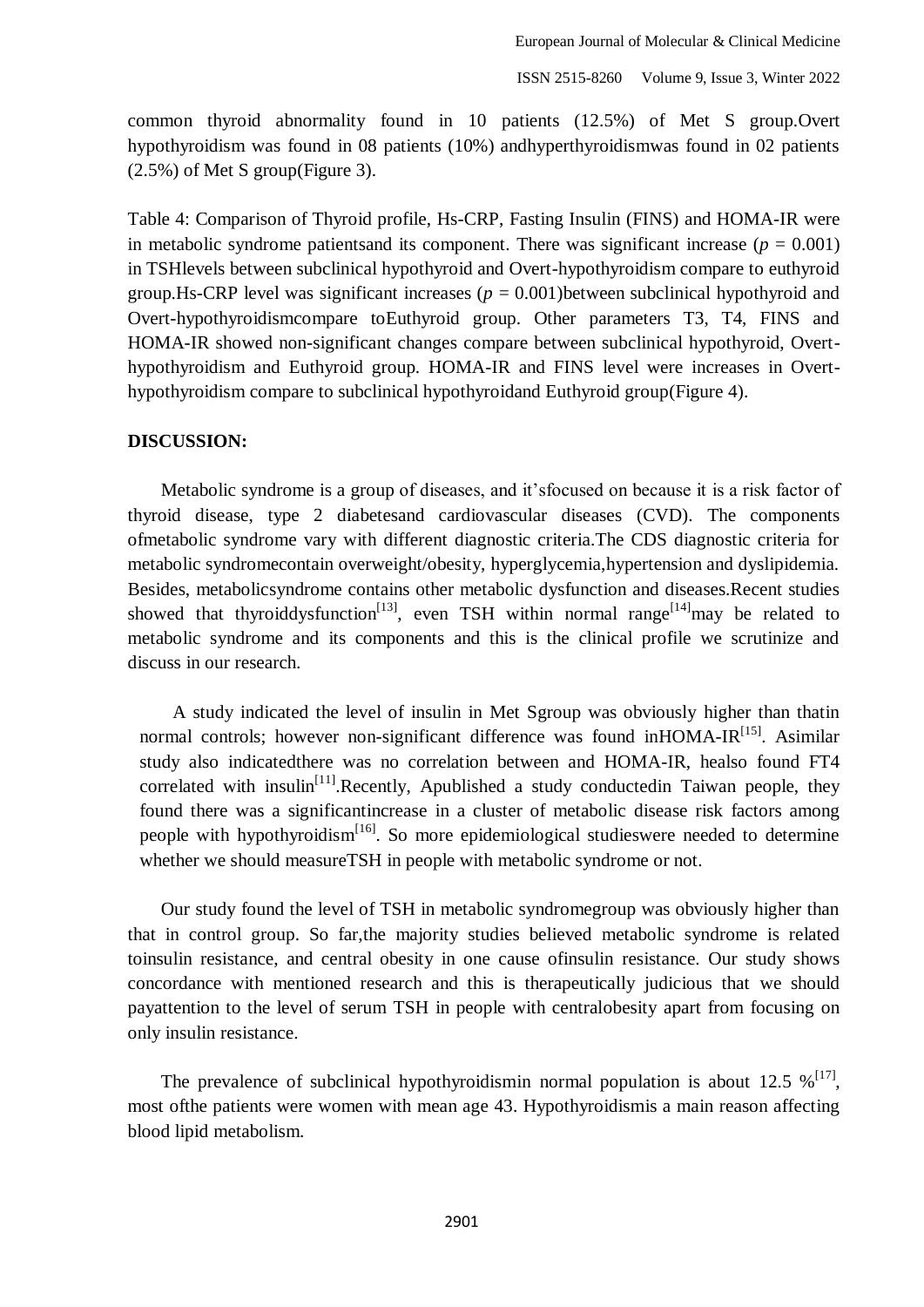Inpatients with overt hypothyroidism, the LDL-C receptor'son hepatocytes was down regulated, so the clearanceof LDL-C was delayed, usually it is characterisedby high levels of serum cholesterol and LDL-C and lowlevel of  $HDL-C^{[18, 19]}$ . Another study showed thelevels of TC, LDL-C and TG in hypothyroidgroup were elevated than in euthyroid group, but novariation was found in HDL-C level between the two groups<sup>[20]</sup>, also there was a study which found no differencesin the levels of total cholesterol, TG and HDL-C between hypothyroid group and euthyroid group $[21]$ .

Our study found the level of TG increased whilethe level of HDL-C decreased in MetSgroup. So this is reflected that our findings are in line with prior research although the results were different in differentstudies because of socio demographic variables,ethnic as well as other relevant clinical factors may play significant role , we could also show elevation of TSH insubclinical hypothyroidism may cause dyslipidemia.

A study showed that in euthyroid population, thecorrelation between TSH and blood lipid was regulatedby the insulin sensitivity, as a result, subjects with relativelyhigh TSH and insulin resistance had more possibility for dyslipidemia<sup>[22]</sup>. Researchers still argued the relationship betweenserum TSH and blood pressure in subjects with subclinicalthyroid function and euthyroidism. Some researchersthought TSH positively correlated with SBP and/orDBP $^{[23]}$ , while some other researchers did notget such results<sup>[24]</sup>. One study of Jayas Singhet al showed that when TSH was within normal range,there was no correlation between TSH and SBP andDBP. A studytook 728 healthy womenas subjects and found TSH positively correlated withSBP, with TSH increasing by 1mIU/L, SBP increased1.53mmHg, no correlation was found between TSHand DBP<sup>[22]</sup>.

In subclinical hyperthyroidism subjects, we found TSH significantly increased with Hs-CRP and the risk of overweight/obesityincreased with TSH increasing, which was similar tosome other studies<sup>[25]</sup>. Some studies showedadipocytes and preadipocytes expressed TSH receptors,TSH binded with TSH receptors and induced preadipocytesto produce and release adipokines, some ofthem such as leptin played a very important role in theonset of metabolic syndrome and cardiovascular diseases<sup>[26]</sup>. Acute administration of TSH to thyroid patients caused endothelial dysfunctionand increased serum levels of C-reactive protein,TNF-α, several indices of oxidative stress and IL- $6^{[27]}$ . Perhaps TSH elevation stimulates the secretion ofinflammatory cytokines which leads to an increase inthe components of metabolic syndrome, but this is onlyour hypothesis and further investigations are needed toexplain the relationship between TSH elevation and theincrease of components of metabolic syndrome.

This study found the relationship between TSHand metabolic syndrome as well as its components inpeople with subclinical hyperthyroidism. Also, we saw the correlationbetween TSH and blood glucose level, maybe it was becausethe effect of thyroxine on blood glucose was strongerthan that of TSH<sup>[28]</sup>. Our recommendation is that those whoare MetS, whose TSH is over 10mIU/L and whoare thyroid autoantibodies positive should receive LT4replacement therapy. Recently, A studyused thyroid hormone analogue proteome in patientsreceiving treatment with statins and found it was associatedwith decreases in levels of atherogenic lipoproteinswithout adverse effects on heart and bone<sup>[29]</sup>, maybe in the future this kind of drug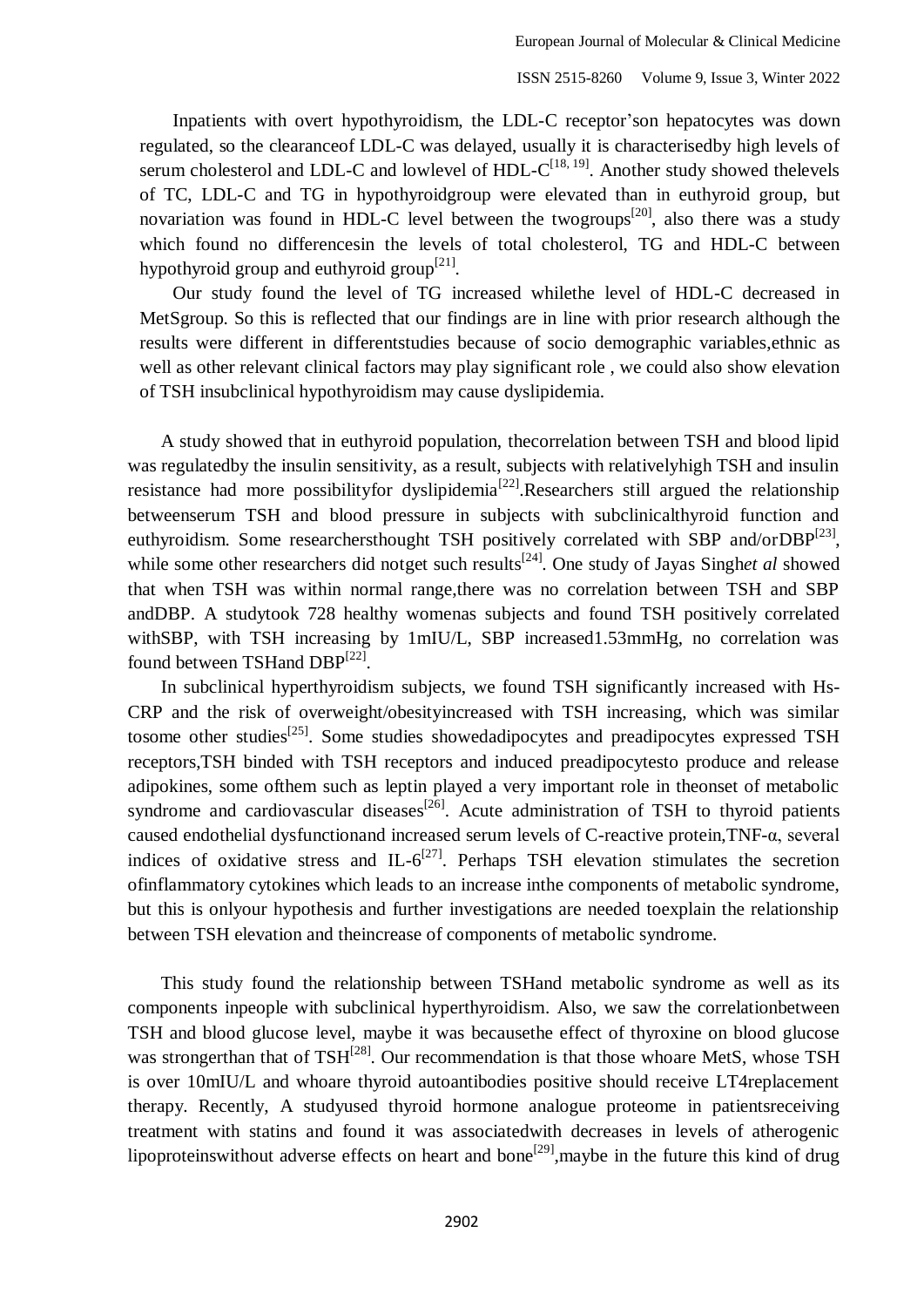can be used inthe treatment of metabolic syndrome in order to lowerweight and control serum cholesterol without adverseeffects caused by LT4.

Our study suggests that a slight increase in serumTSH might be a risk factor for metabolic syndrome.Further investigations are needed to evaluate the mechanismof this correlation. **Financial support and sponsorship -** Nil.

**Conflicts of interest -** There are no conflicts of interest.

#### **REFERENCES**

- 1. Haffner SM. The metabolic syndrome: inflammation, diabetes mellitus, and cardiovascular disease. Am J Cardiol [Internet]. 2006;97(2A):3A-11A. Available from: http://dx.doi.org/10.1016/j.amjcard.2005.11.010
- 2. Wang C, Ye D, Xie Z, Huang X, Wang Z, Shangguan H, et al. Assessment of cardiovascular risk factors and their interactions in the risk of coronary heart disease in patients with type 2 diabetes with different weight levels, 2013- 2018. Diabetes Metab Syndr Obes [Internet]. 2021;14:4253–62. Available from: http://dx.doi.org/10.2147/DMSO.S335017
- 3. Roberts CK, Hevener AL, Barnard RJ. Metabolic syndrome and insulin resistance: underlying causes and modification by exercise training. Compr Physiol [Internet]. 2013;3(1):1–58. Available from: http://dx.doi.org/10.1002/cphy.c110062
- 4. Anchala R, Kannuri NK, Pant H, Khan H, Franco OH, Di Angelantonio E, et al. Hypertension in India: a systematic review and meta-analysis of prevalence, awareness, and control of hypertension. J Hypertens [Internet]. 2014;32(6):1170–7. Available from: http://dx.doi.org/10.1097/HJH.0000000000000146
- 5. Shantha GPS, Kumar AA, Jeyachandran V, Rajamanickam D, Rajkumar K, Salim S, et al. Association between primary hypothyroidism and metabolic syndrome and the role of C reactive protein: a cross-sectional study from South India. Thyroid Res [Internet]. 2009;2(1):2. Available from: http://dx.doi.org/10.1186/1756-6614-2-2
- 6. Surana SP, Shah DB, Gala K, Susheja S, Hoskote SS, Gill N, et al. Prevalence of metabolic syndrome in an urban Indian diabetic population using the NCEP ATP III guidelines. J Assoc Physicians India. 2008;56:865–8.
- 7. Kachhawa P, Sinha V. Assessment of thyroid dysfunction, dyslipidemia and oxidative stress in hypertensive end stage chronic renal disease patients in a teaching hospital in Western Uttar Pradesh. Asian J Med Sci [Internet]. 2019 Aug. 9 [cited 2021 Dec. 22];10(5):13-8. Available from: https://www.nepjol.info/index.php/AJMS/article/view/24688
- 8. Brienza C, Grandone A, Di Salvo G, Corona AM, Di Sessa A, Pascotto C, et al. Subclinical hypothyroidism and myocardial function in obese children. Nutr Metab Cardiovasc Dis [Internet]. 2013;23(9):898–902. Available from: http://dx.doi.org/10.1016/j.numecd.2012.04.006
- 9. Lorenzo C. The National Cholesterol Education Program-Adult Treatment Panel III, International Diabetes Federation, and World Health Organization definitions of the metabolic.
- 10. Ma W-Y, Yang C-Y, Shih S-R, Hsieh H-J, Hung CS, Chiu F-C, et al. Measurement of Waist Circumference: Midabdominal or iliac crest? Diabetes Care [Internet]. 2013;36(6):1660–6. Available from: http://dx.doi.org/10.2337/dc12-1452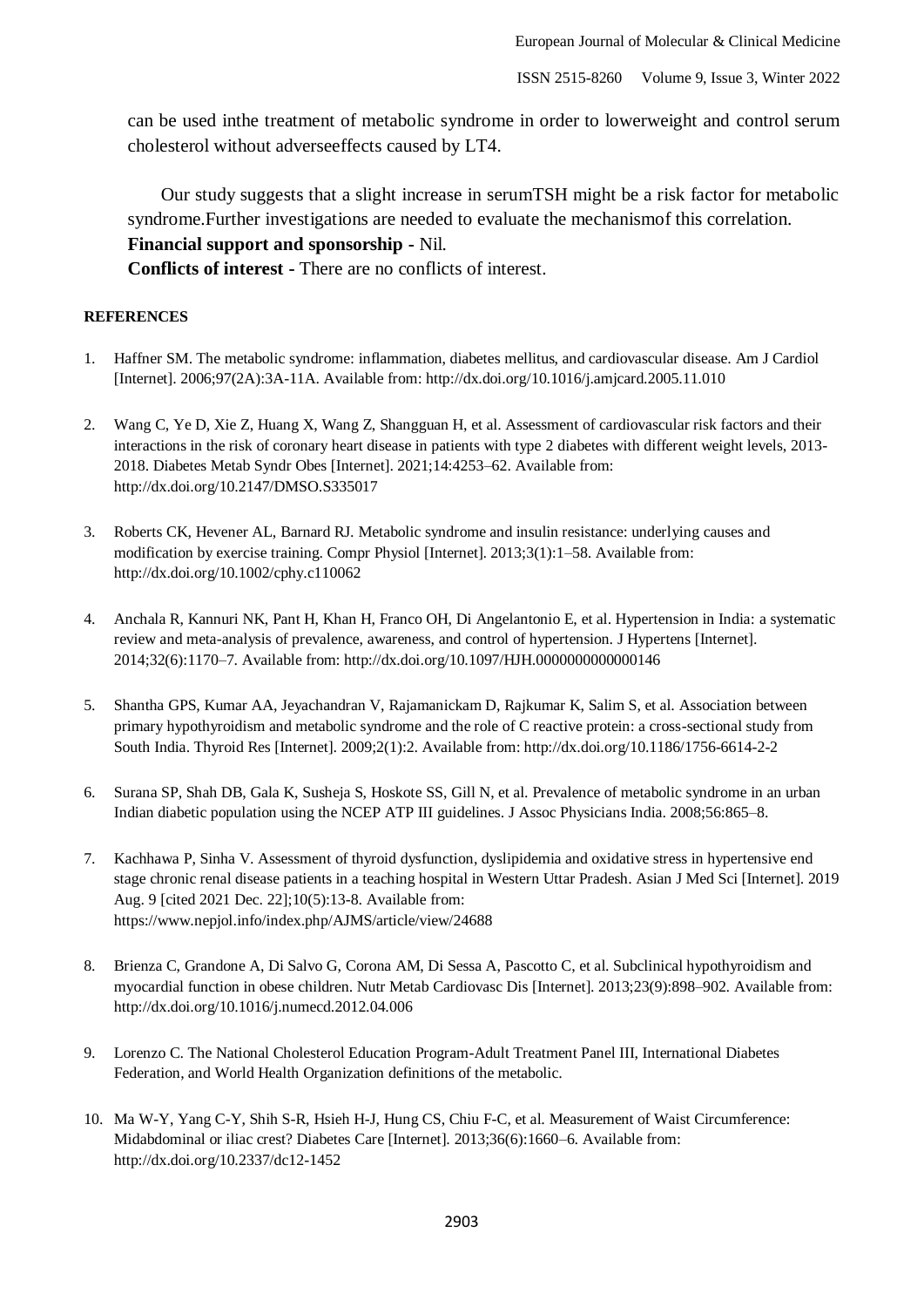- 11. Kannan S, Mahadevan S, Ramji B, Jayapaul M, Kumaravel V. LDL-cholesterol: Friedewald calculated versus direct measurement-study from a large Indian laboratory database. Indian J Endocrinol Metab [Internet]. 2014;18(4):502-4. Available from: http://dx.doi.org/10.4103/2230-8210.137496
- 12. Başkurt M, Aktürk F, Keskin K, Canbolat P, Karadag B, Kaya A, et al. Serum high-sensitivity C-reactive protein, amyloid associated protein and N-terminal proBNP levels do not predict reversible myocardial ischaemia. Cardiovasc J Afr [Internet]. 2011;22(2):85–9. Available from: http://dx.doi.org/10.5830/cvja-2010-041
- 13. Huang PL. A comprehensive definition for metabolic syndrome. Dis Model Mech [Internet]. 2009;2(5–6):231–7. Available from: http://dx.doi.org/10.1242/dmm.001180
- 14. Khatiwada S, Sah SK, Kc R, Baral N, Lamsal M. Thyroid dysfunction in metabolic syndrome patients and its relationship with components of metabolic syndrome. Clin Diabetes Endocrinol [Internet]. 2016;2(1):3. Available from: http://dx.doi.org/10.1186/s40842-016-0021-0
- 15. Srinivasa Nageswara Rao G, Prema G, Priya G, Arumugam SB, Kirthivasan V, Saibabu R, et al. Comparison between serum insulin levels and its resistance with biochemical, clinical and anthropometric parameters in South Indian children and adolescents. Indian J Clin Biochem [Internet]. 2011;26(1):22–7. Available from: http://dx.doi.org/10.1007/s12291-010-0069-z
- 16. Liu F-H, Hwang J-S, Kuo C-F, Ko Y-S, Chen S-T, Lin J-D. Subclinical hypothyroidism and metabolic risk factors association: A health examination-based study in northern Taiwan. Biomed J [Internet]. 2018;41(1):52–8. Available from: http://dx.doi.org/10.1016/j.bj.2018.02.002
- 17. Hennessey JV, Espaillat R. Diagnosis and management of subclinical hypothyroidism in elderly adults: A review of the literature. J Am Geriatr Soc [Internet]. 2015;63(8):1663–73. Available from: http://dx.doi.org/10.1111/jgs.13532
- 18. Havel RJ, Frost PH. The role of non-high-density lipoprotein-cholesterol in evaluation and treatment of lipid disorders. J Clin Endocrinol Metab [Internet]. 2000;85(6):2105–8. Available from: http://dx.doi.org/10.1210/jcem.85.6.6642-4
- 19. Davignon J, Genest J Jr. Genetics of lipoprotein disorders. Endocrinol Metab Clin North Am [Internet]. 1998;27(3):521–50. Available from: http://dx.doi.org/10.1016/s0889-8529(05)70024-4
- 20. Rizos CV, Elisaf MS, Liberopoulos EN. Effects of thyroid dysfunction on lipid profile. Open Cardiovasc Med J [Internet]. 2011;5(1):76–84. Available from: http://dx.doi.org/10.2174/1874192401105010076
- 21. Caraccio N. Lipoprotein profile in subclinical hypothyroidism: Response to levothyroxine replacement, a randomized placebo-controlled study. J Clin Endocrinol Metab [Internet]. 2002;87(4):1533–8. Available from: http://dx.doi.org/10.1210/jc.87.4.1533
- 22. Jayasingh IA, Puthuran P. Subclinical hypothyroidism and the risk of hypercholesterolemia. J Family Med Prim Care [Internet]. 2016;5(4):809–16. Available from: http://dx.doi.org/10.4103/2249-4863.201177
- 23. Bai M-F, Gao C-Y, Yang C-K, Wang X-P, Liu J, Qi D-T, et al. Effects of thyroid dysfunction on the severity of coronary artery lesions and its prognosis. J Cardiol [Internet]. 2014;64(6):496–500. Available from: http://dx.doi.org/10.1016/j.jjcc.2014.03.009
- 24. Khan S, Afsana F, Talukder SK, Ashrafuzzaman SM, Pathan F, Latif ZA. Presence and association of sub clinical hypothyroidism in subjects with metabolic syndrome. Diabetes Metab Syndr [Internet]. 2011;5(4):183–7. Available